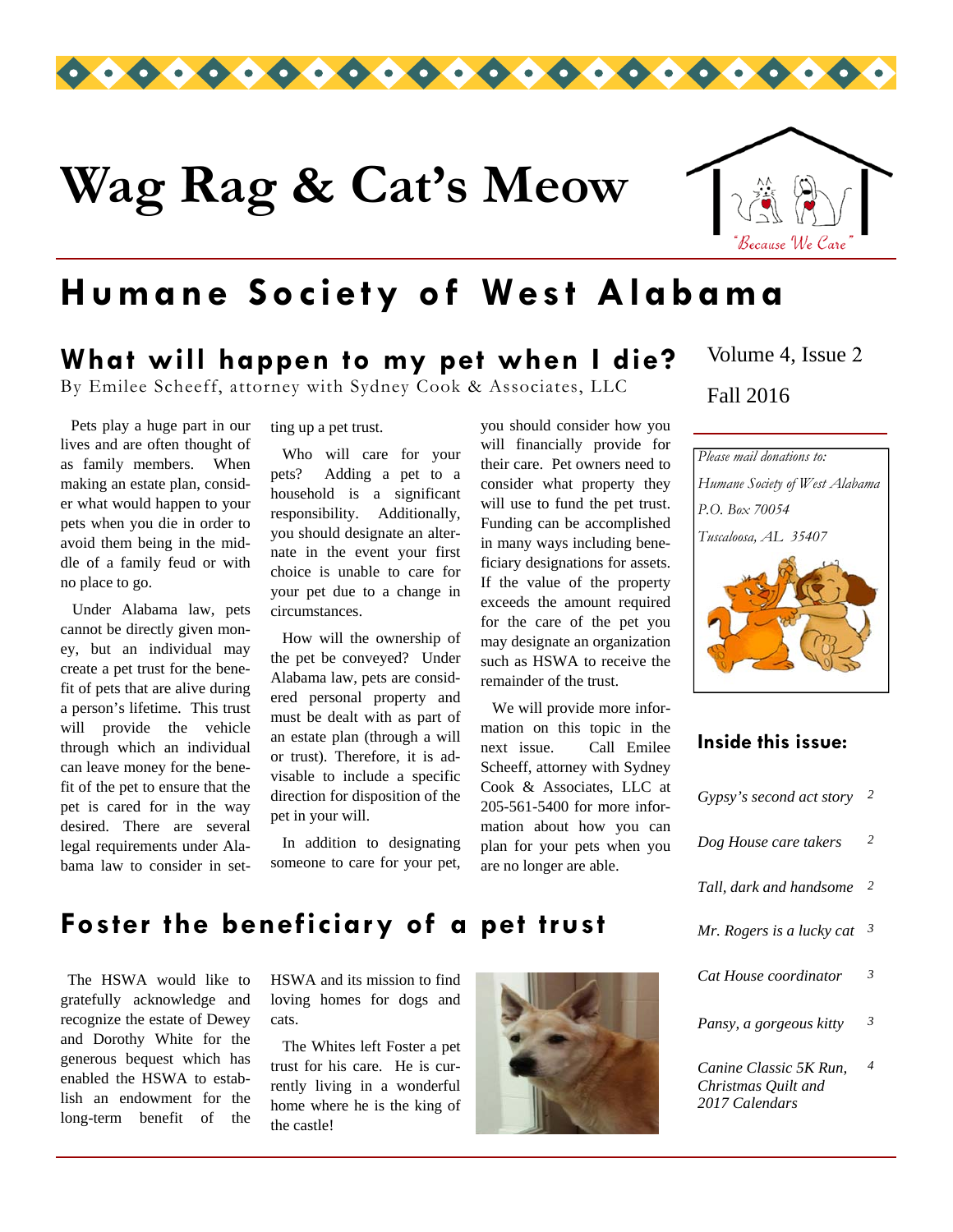

#### **Gypsy finds a happy ending in Act II with adoption story**

 A good Samaritan found this two month old, terrier mix puppy roaming around in the woods all alone. She took her home, fed her, gave her a bed and began looking for a home. She named her Gypsy because she was found roaming in the woods. Gypsy slept in the bed with her three year old son every night. Finally she called the HSWA for help in finding Gypsy a forever home.

 So… she was brought to Hot Diggity Doggie Camp, owned and operated by Amy Trice. Amy volunteers for the HSWA providing foster care and training.



 Paul and Susan Looney were looking for a dog after the loss of their dog, Sug-

ar, about a year ago. They saw Gypsy's picture and made an appointment to meet her. It was love at first sight! The Looney's have both worked in theatre all their lives, so they said it was destiny that they adopt a dog named Gypsy. Actors are often called gypsies because they travel a lot to perform.

 Gypsy's job in her new home is to make sure no squirrels enter the Looney's back yard. According to Susan she is doing an excellent job!

#### **Dog house care-takers are life-long animal lovers**

 Carlee Harrod and Taylor Southgate make a great team as the dog house care takers for the HSWA. Carlee is a recent UA grad with a degree in biology. Taylor will graduate in August from UA

with a degree in environmental science.

Carlee has always had a passion for ani-

mal welfare and volunteered with the Kentucy Humane Society through high school and fostered for the HSWA as an undergraduate. Taylor grew up with horses, cats, dogs, rabbits, chickens and ducks, so caring for animals was always a major part of his life.

 "It's been a challenge trying to give all the pups the attention they deserve, but it is very rewarding training them and watching them get comfortable in their play groups," said Carlee. She said the



Best feeling is getting up-dates after being adopted and hearing how loved they are in their new homes.

### **Tall, dark and handsome– that describes our Joe**

 Joe is a two year old male with a thick black coat and white markings. He is a good-sized dog weighing about 45 pounds. He was surrendered by his owner because he could not afford to keep him.

 Joe is a friendly, sweet and loving guy. He is playful, social and just loves to be with you and make you smile. Joe has some



*Joe is a Labrador Retriever and Border Collie mix* 

energy, but settles down nicely. He loves car rides! He would make a great running/walking partner.

 Joe gets along well with other dogs and would do well with

children ten years old and up. He will require a fenced yard.

 We have started on his crate training. Joe is up-to-date on vaccinations, neutered, heartworm negative and microchipped. This great dog deserves a wonderful forever home. Call 205-554-0011 to schedule an appointment to meet Joe.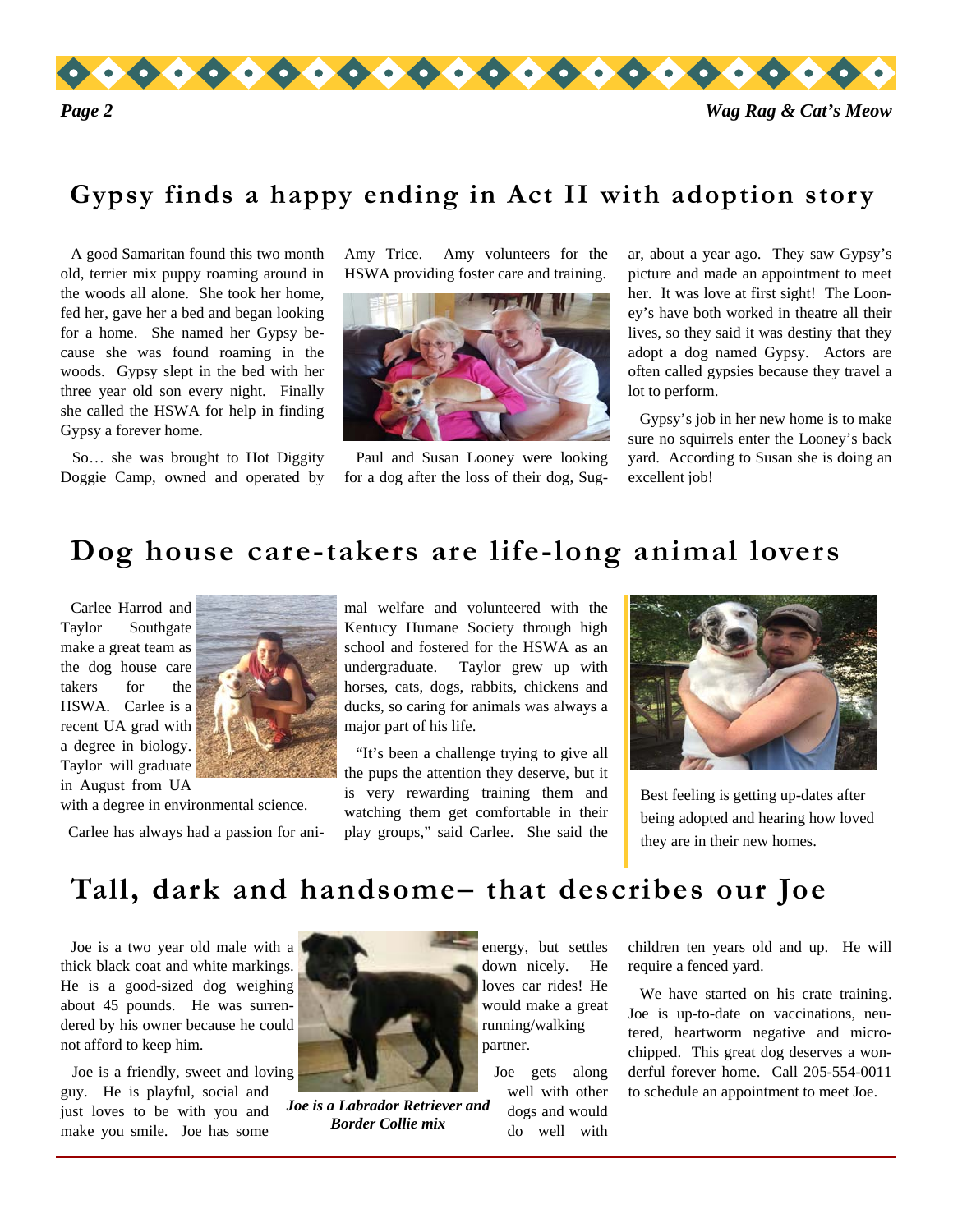

### **Mr. Rogers is one very lucky and talented cat**

 Last Halloween someone left this small, black kitten on a front porch in Woodland Hills along with food and a note stating that they couldn't keep him. He arrived at the cat shelter and was immediately named Lucky since he was a black cat and it was Halloween. Sometimes black cats get an undeserved bad rap.

solid black kitten that loved



 Lucky was a gorgeous, soft, *learning several tricks.* 

to play. He was over-looked for six months until April Fool's day when Susan Goode arrived at the cat house to visit. She spent all morning getting to know the cats and kittens. Finally she selected Lucky to adopt, or maybe he chose her.

 Susan renamed her kit-Mr. Rogers is one smart cat ten Mr. Rogers. She bought a book on cat training and has taught

Mr. Rogers several tricks including fetch and sit. He now enjoys watching television, playing chase and looking outside from high atop his cat tree. What a great adoption story! Susan is an organist at a local church and I will not be surprised to hear she has taught him to play the piano or at the very least to sing.

 Being a black cat turned out to be very lucky indeed for Mr. Rogers and for his new mom, Susan. She says he is the most social and affectionate cat she's ever had. They make a great team!

### **Cat care coordinator loves everything about cats**

 Kathy Jones Box is the coordinator of the cat house. She has always had a love of animals and worked with TSNIP prior to becoming a volunteer with HSWA. She is also a neo-natal nurse at DCH. Her husband Greg Box is also a volunteer at the cat house.

 Kathy said she feels honored to be the coordinator and wants to make a difference with the HSWA and the community. " The most rewarding thing is seeing an adult cat arrive at the shelter scared and

untrusting change into a sweet, loving cat," Kathy said.

 She also enjoys watching the kittens as they grow and develop their own unique little personalities. One thing that is a challenge is trying to place a cat in a room where it will make friends. "We have some strong personalities and sometimes have to move them around to make for a happier environment," Box said. Kathy wishes we had a larger shelter so we could rescue more cats and kittens!



### **Pansy is a gorgeous calico kitty**

 Meet Pansy, a six year old female calico. She is sometimes bashful around new people, so she needs a little time to get to know you. Did you know that almost all calicos are female?

 Pansy absolutely adores snuggling with other cats and



*Pansy loves to cuddle with other friendly cats. She prefers the ginger boys!* 

always has a boyfriend. Her hobbies include climbing to the top of the cat trees and finding comfy places to hide.

She likes to use the other friendly cats as pillows for nap time, but they don't seem to mind.

Pansy is a strik-



ingly beautiful cat and hopes to find a home with a lot of love. If she sounds like the perfect addition to your family, please visit our website at www.humanesocietyofwa.org and complete an adoption application. The cat house, located at 2430 36th Street, Northport, is open every Saturday from 10:00 AM until 2:00 PM. Come meet Pansy and all her snuggle buddies real soon.